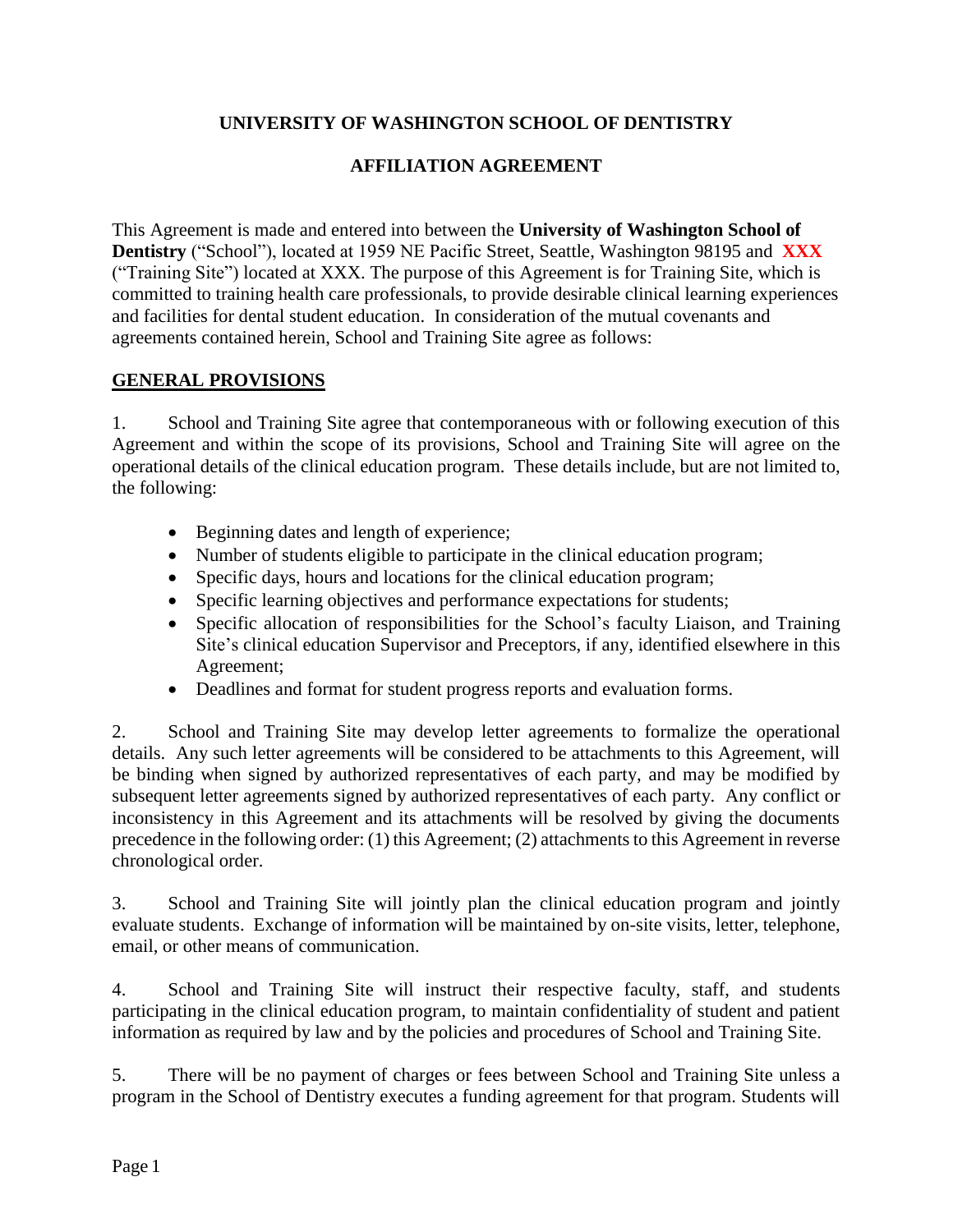not be entitled to any monetary or other remuneration for services performed by them at the Training Site. Nor will the training site otherwise have any monetary obligation to the school. Students assigned to the Training Site will remain students of the school and in no sense be considered employees of the Training Site.

6. There will be no unlawful discrimination against any program participant or applicant covered under this Agreement because of race, color, religion, national origin, age, handicap, status as a Vietnam era or disabled veteran, sex, or sexual orientation.

## **SCHOOL'S RESPONSIBILITIES**

7. School will provide information to Training Site concerning its curriculum. School will designate an appropriately qualified and credentialed faculty member to coordinate and act as the Liaison with Training Site. School will notify Training Site in writing of any change or proposed change of its Liaison.

8. School will be responsible for instruction and administration of the students' academic education program. School will have the final responsibility for grading students.

9. School's faculty will communicate with the Training Site clinical education Supervisor(s) and Preceptor(s), if any, to discuss and evaluate the clinical education program.

10. School will provide the names and information relevant to the clinical education program before the beginning date of the clinical education program. School will notify Training Site in writing of any change or proposed change in a student's status.

11. School will ensure completion of all required immunizations in accordance with CDC recommendations for health care workers, upon program entry and again each time standards are changed or updated. This includes annual tuberculosis screening. School will provide documentation regarding students' compliance status (i.e. current status and expiration date) to Training Site upon request.

12. School will assign to Training Site students who have satisfactorily completed the prerequisite didactic portion of the curriculum. If School determines it necessary, students will also have evidence of completion of a CPR course based on American Heart Association or American Red Cross guidelines and related to the age group(s) with whom they will be working.

13. School will request a criminal background check through Washington State Patrol. School acknowledges that placement of each student at the Training Site is contingent upon background check information dated less than two years prior to the commencement of the practicum placement. Training Site acknowledges that School is not responsible for the accuracy of the information provided through this check and that School's provision of this check information does not relieve Training Site of any of its legal obligations related to these background checks.

14. School will encourage each student participating in the clinical education program to acquire comprehensive health and accident insurance that will provide continuous coverage of the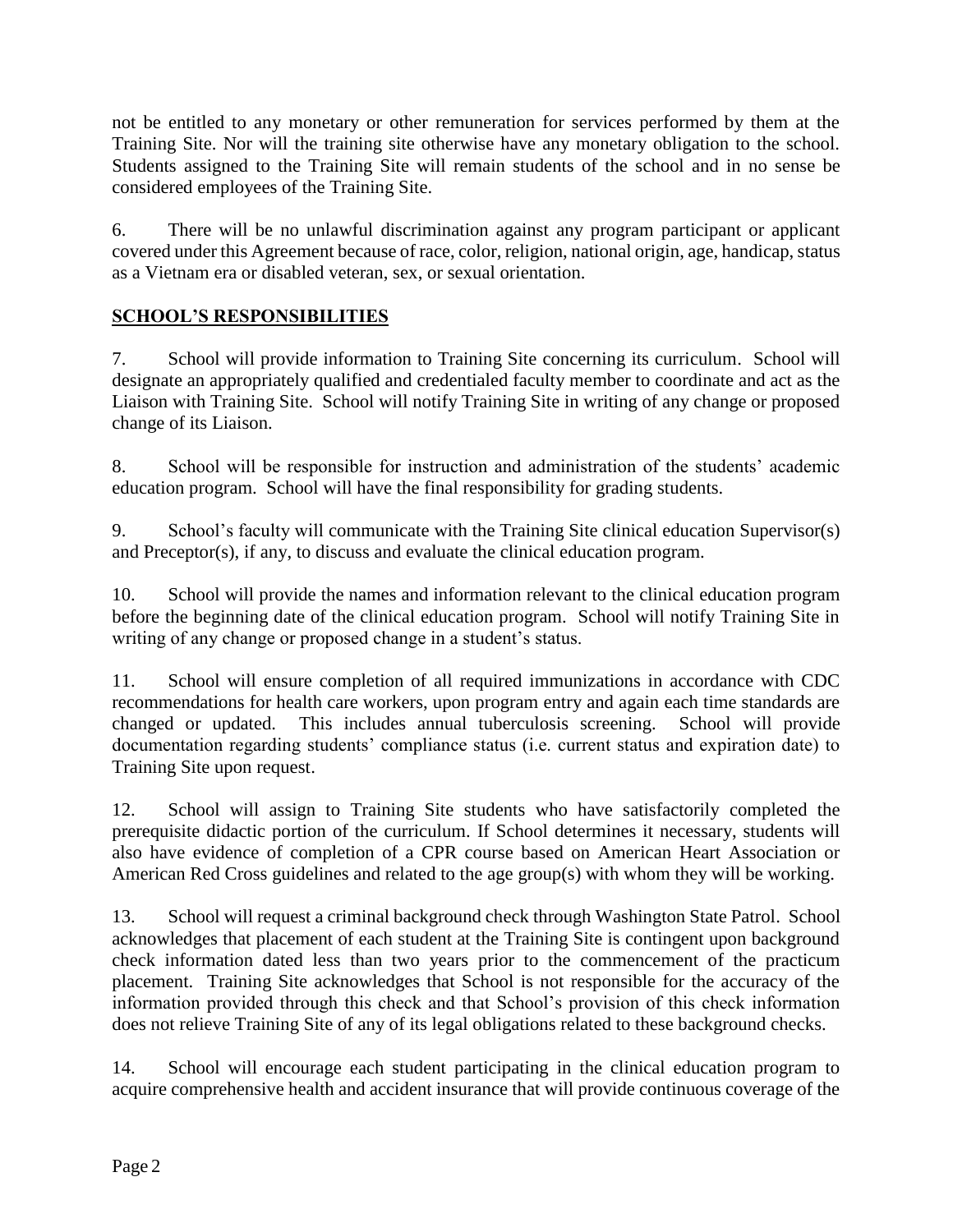student during his or her participation in the education program. School will inform students that they are responsible for their own health needs, health care costs, and health insurance coverage.

## **TRAINING SITE'S RESPONSIBILITIES**

15. Training Site will designate in writing Preceptors, if any, to be responsible for the clinical education program, and will designate in writing one person as the clinical education Supervisor, who will maintain contact with the School-designated Liaison to assure mutual participation in and review of the clinical education program and student progress. Training Site will submit in writing to School the professional and academic credentials for the Preceptors and clinical education Supervisor. Training Site will notify School in writing of any change or proposed change of the Preceptors or clinical education Supervisor.

16. Training Site will supervise and provide students with a desirable clinical and/or nonclinical education experience within the scope of health care services provided by Training Site. Training Site will provide students with access to sources of information necessary for the education program, within Training Site's policies and procedures and commensurate with patients' rights, including library resources and reference materials.

17. Training Site will make available to students basic supplies and equipment necessary for care of patients/clients and the clinical education program. Within the limitation of facilities, Training Site will make available office and conference space for students and, if applicable, School faculty. Training Site will permit, on reasonable notice and request, the inspection of clinical and related facilities by agencies charged with responsibility for accreditation of School.

18. Training Site will submit the School's required evaluation reports.

19. Training Site retains full responsibility for the care of patients/clients, and will maintain the quality of patient care without relying on the students' clinical training activities for staffing purposes.

20. Training Site has the right to take immediate temporary action to correct a situation where a student's actions endanger patient care. As soon as possible thereafter, Training Site's clinical education Supervisor will notify School of the action taken. All final resolutions of the student's academic status in such situations will be made solely by School after reviewing the matter and considering whatever written factual information Training Site provides for School; however, Training Site reserves the right to terminate the use of its facilities by a particular student where necessary to maintain its operation free of disruption and to ensure quality of patient care.

21. On any day when a student is participating in the clinical education program, Training Site will provide to such student necessary emergency health care or first aid for accidents occurring in its facilities. The student will be responsible for the costs of all care. Except as provided in this Agreement, Training Site will have no obligation to furnish medical or surgical care to any student.

# **STUDENTS' STATUS AND RESPONSIBILITIES**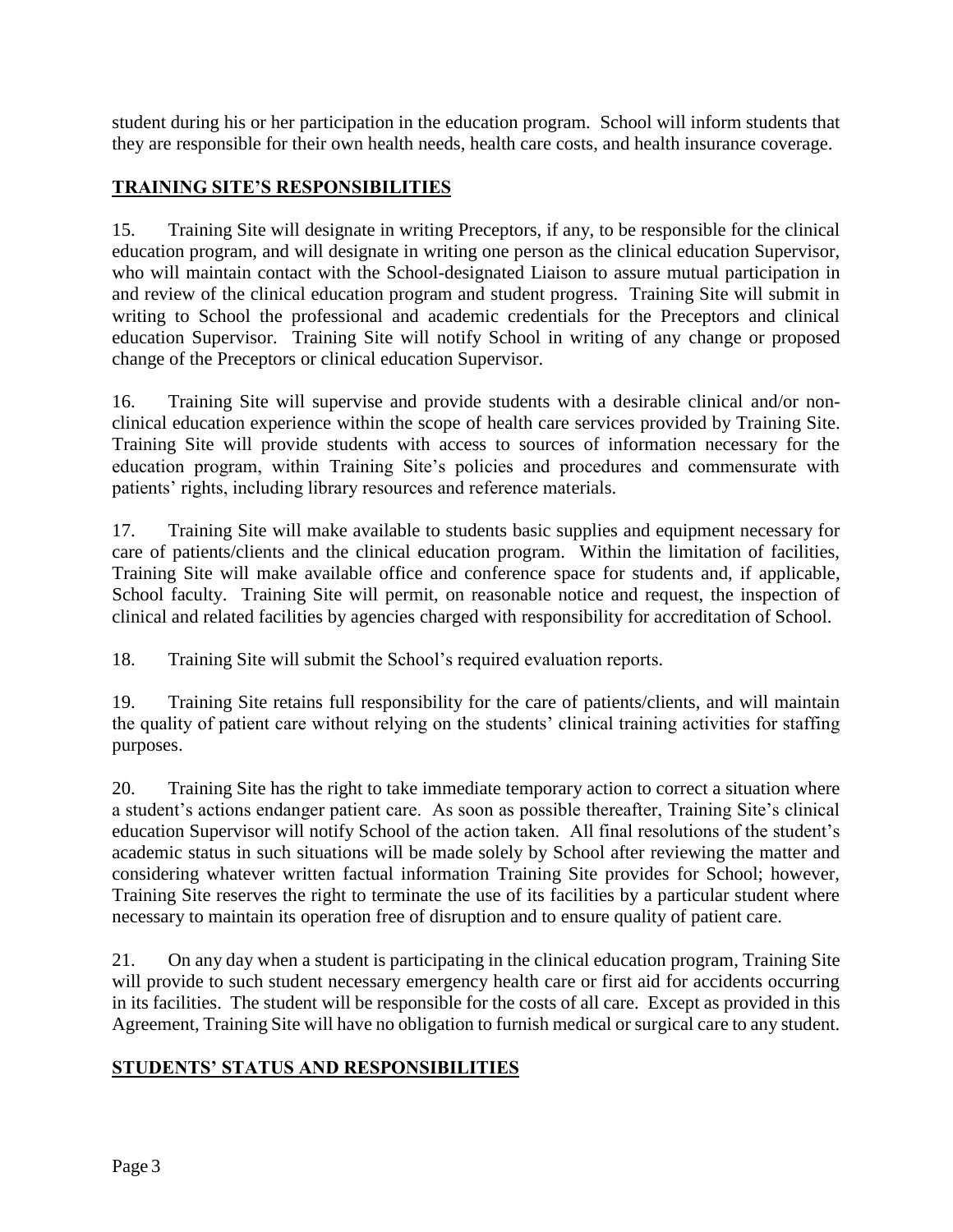22. Students will have the status of learners and will not replace Training Site personnel. Any service rendered by students is incidental to the educational purpose of the clinical education program.

23. Students are required to adhere to the standards, policies, and regulations of Training Site during their clinical education program.

24. Students will wear appropriate attire and name tags, and will conform to the standards and practices established by School during their clinical education program at Training Site.

25. Students assigned to Training Site will remain students of School, and will not be considered employees of Training Site. Training Site does not and will not assume any liability under any law relating to Worker's Compensation on account of any School student's performing, receiving training, or traveling pursuant to this Agreement. Students will not be entitled to any monetary or other remuneration for services performed by them at Training Site.

# **LIABILITY COVERAGE PROVISIONS**

26. Each party to this agreement will be responsible for the negligent acts or omissions of its own employees, officers, agents, or students in the performance of this Agreement. Neither party will be considered the agent of the other and neither party assumes any responsibility to the other party for the consequences of any act or omission of any person, firm, or corporation not a party to this Agreement.

27. School will defend, indemnify and hold Training Site harmless from any loss, claim or damage arising from the negligent acts and omissions of its employees, officers, agents, and students, including negligence in performing its obligations under this Agreement. School maintains a professional liability coverage program under the authority of RCW 28B.20.250, .253, and .255. Through that authority, School provides professional liability coverage for its employees, officers, agents, and students (while training in a clinical setting at Training Site) in the performance of this Agreement.

28. Training Site will defend, indemnify and hold School harmless from any loss, claim or damage arising from the negligent acts and omissions of its employees, officers, and agents, including negligence in performing its obligations under this Agreement. Training Site will maintain professional liability coverage with limits of not less than \$1,000,000 per occurrence and \$3,000,000 annual aggregate (or an equivalent program of self-insurance).

29. Upon request, parties will provide proof of coverage upon execution of this Agreement. In addition, School and Training Site agree to notify each other in the case of material modification or cancellation of coverage, and to provide subsequent proof of coverage thereafter.

### **TERM**

30. This Agreement is effective when fully executed and will continue until terminated. This agreement will be reviewed at the request of either party.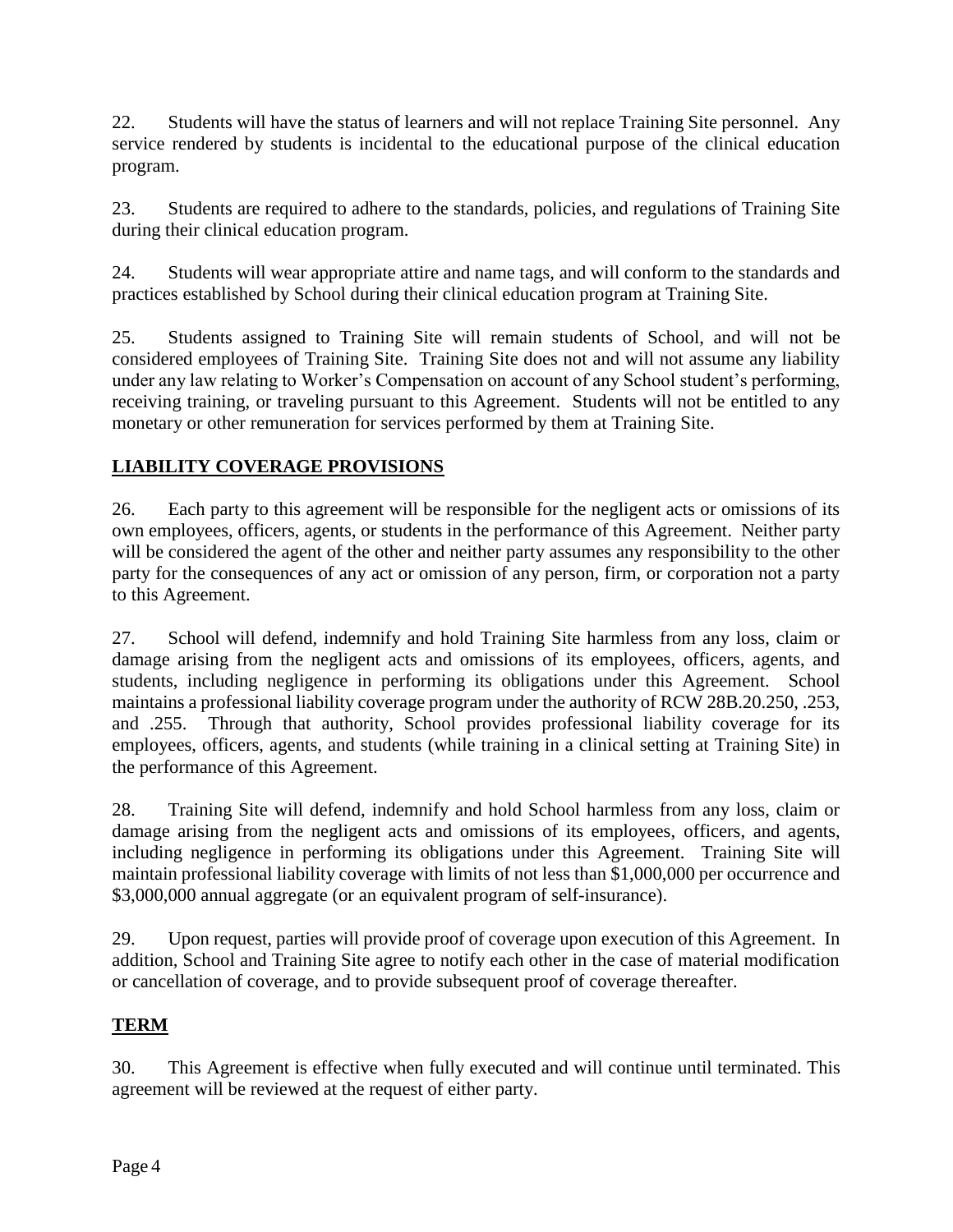31. This agreement may be terminated by written notice one year prior to termination. Such termination shall not become effective for the students then enrolled in the clinical education program if such termination prevents completion of their requirements for completion of the clinical education program.

#### **PROVISIONS REGARDING BLOOD-BORNE PATHOGENS**

32. School will train each student in the clinical education program in universal precautions and transmission of blood-borne pathogens. Training Site will provide personal protection equipment that is appropriate for the tasks assigned to School's students.

33. If a student sustains a needle-stick injury or other substantial exposure to bodily fluids of another or other potentially infectious material while participating in the clinical education program at Training Site, Training Site agrees to provide the following services:

- Being seen by Training Site's employee health service and/or emergency department as soon as possible after the injury;
- Emergency medical care following the injury;
- Initiation of HBV, Hepatitis C (HCV) and HIV protocol;
- HIV counseling and appropriate testing.

The School or student will be responsible for the costs of any such care, testing, and counseling.

34. The source patient's HBV, HCV, and HIV status will be determined by Training Site in the usual manner, according to applicable laws and regulations, to the extent possible.

### **MISCELLANEOUS PROVISIONS**

35. Entire Agreement. This Agreement constitutes the entire agreement between the parties, and supersedes all prior oral or written agreements, commitments, or understandings concerning the matters provided for herein.

36. Amendment. This Agreement may be modified by a subsequent written Agreement executed by the parties.

37. Governing Law. The parties' rights or obligations under this Agreement will be construed in accordance with, and any claim or dispute relating thereto will be governed by, the laws of the State of Washington.

38. Notices. All notices, demands, requests, or other communications required to be given or sent by School or Training Site, will be in writing and will be mailed by first-class mail, postage prepaid, or transmitted by hand delivery or facsimile, addressed as follows:

(a) To School: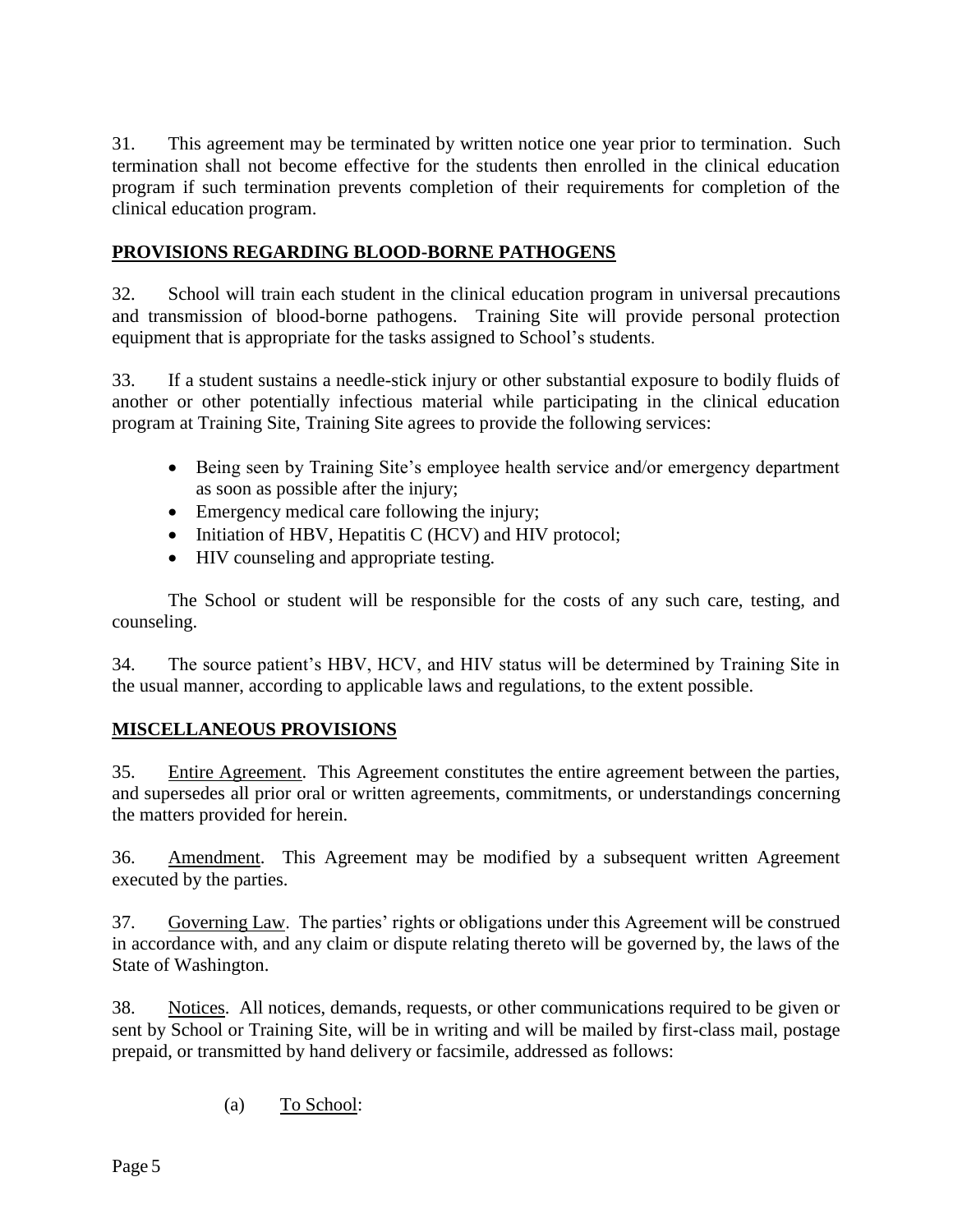Office of the Dean University of Washington School of Dentistry 1959 N.E. Pacific Street, Box 356365 Seattle, WA 98195 Phone: 206-685-7309 Fax: 206-616-2612 Email: affilagm@uw.edu

(b) To Training Site: Name XXX **Title** Clinic **Address** Phone: Fax: Email:

39. Each party may designate a change of address by notice in writing. All notices, demands, requests, or communications that are not hand-delivered will be deemed received three days after deposit in the U.S. mail, postage prepaid; or upon confirmation of successful facsimile transmission or confirmation of receipt from other form of communication.

40. Survival. School and Training Site expressly intend and agree that the liability coverage provisions of this Agreement will survive the termination of this Agreement for any reason.

41. Severability. If any provision of this Agreement, or of any other agreement, document, or writing pursuant to or in connection with this Agreement, is held to be wholly or partially invalid or unenforceable under applicable law, such provision will be ineffective to that extent only, without in any way affecting the remaining parts or provisions of this agreement.

42. Waiver. Neither the waiver by any of the parties of a breach of or a default under any of the provisions of this Agreement, nor the failure of the parties, on one or more occasions, to enforce any of the provisions of this Agreement or to exercise any right or privilege hereunder, will thereafter be construed as a waiver of any subsequent breach or default of a similar nature, or as a waiver of any of such provisions, rights or privileges hereunder.

43. Execution and Approval. The parties warrant that the officers/individuals signing below have been duly authorized to act for and on behalf of the Party for the purpose of executing this Agreement. The parties may also include the signatures of individuals who are responsible for the clinical or academic education program.

44. HIPAA. School will direct its students to comply with the policies and procedures of Training Site, including those governing the use and disclosure of individually identifiable health information under federal law, specifically 45 CFR parts 160 and 164. Solely for the purpose of defining the students' role in relation to the use and disclosure of Training Site's protected health information, the students are defined as members of the Training Site's workforce, as that term is